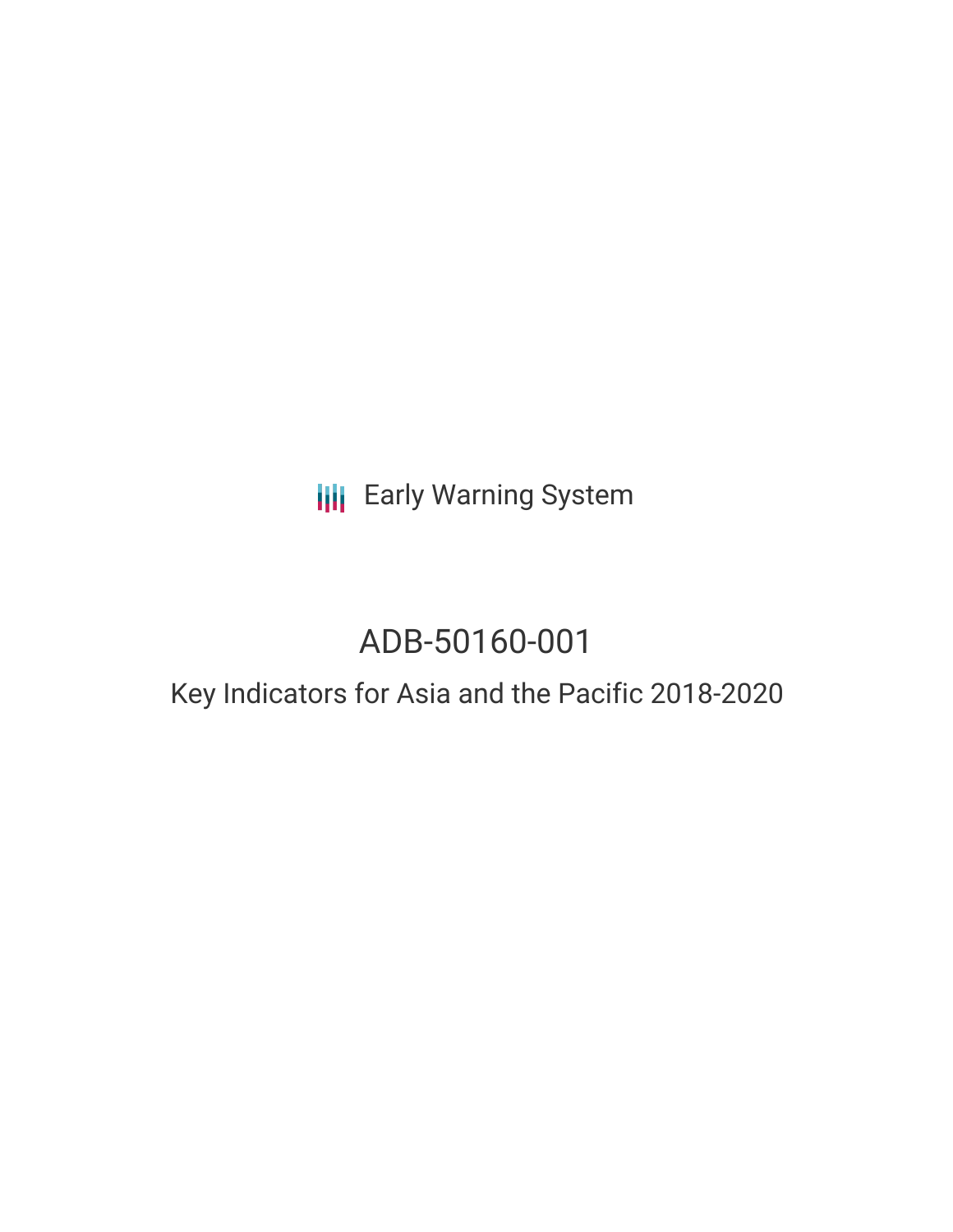

#### **Quick Facts**

| <b>Financial Institutions</b>  | Asian Development Bank (ADB) |
|--------------------------------|------------------------------|
| <b>Status</b>                  | Approved                     |
| <b>Bank Risk Rating</b>        | A                            |
| <b>Voting Date</b>             | 2016-09-05                   |
| <b>Borrower</b>                | Regional                     |
| <b>Sectors</b>                 | Industry and Trade           |
| <b>Investment Type(s)</b>      | <b>Advisory Services</b>     |
| <b>Investment Amount (USD)</b> | $$3.00$ million              |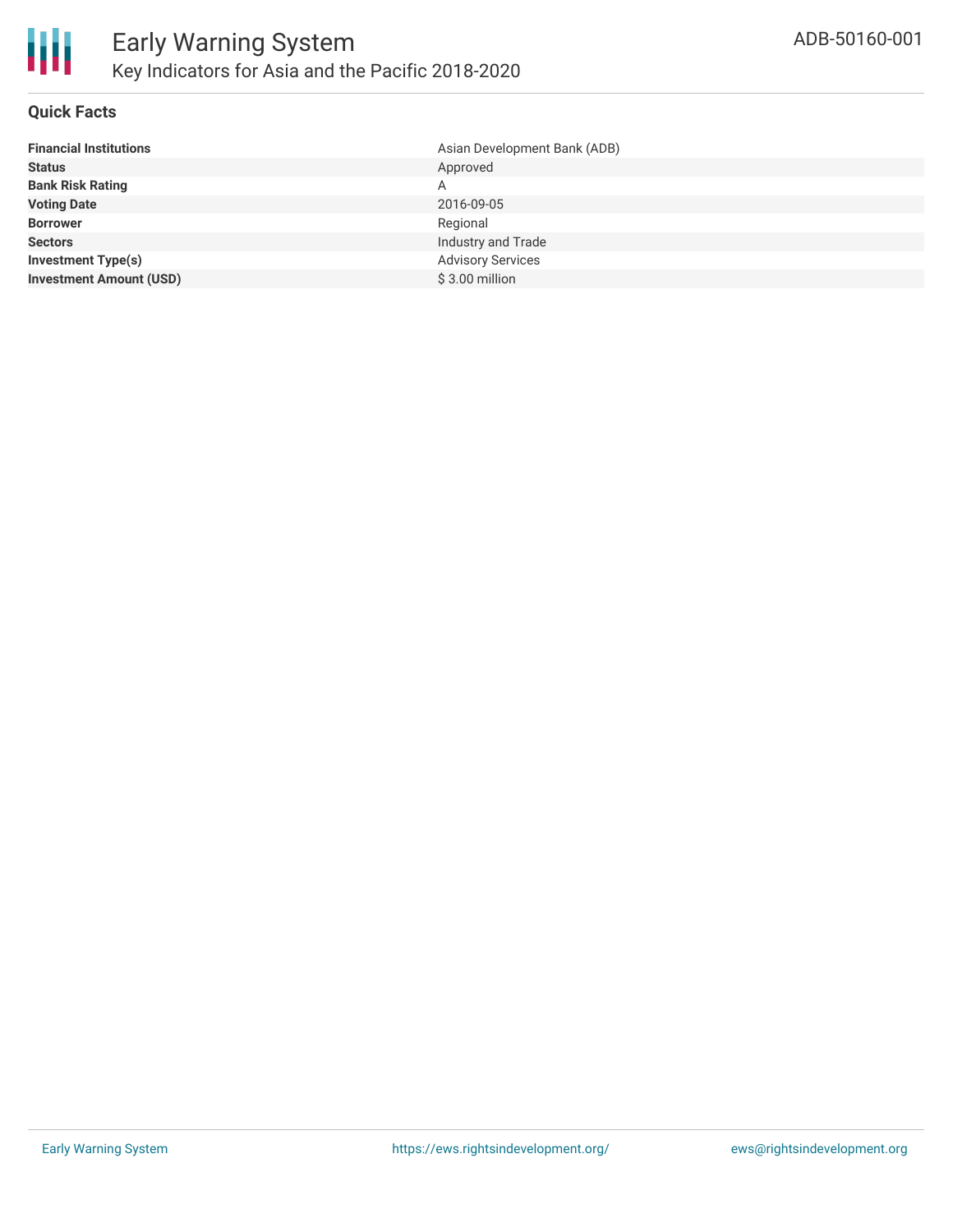

## **Project Description**

According to ADB website, the proposed TA cluster will comprise 3 TA subprojects encompassing production of the 2018-2020 KIs. These TA subprojects are chronologically sequenced. The cluster TA will support the following activities:

1. Preparation of background research papers

2. Continued data collection from national, international and ADB sources and modernization of ADB database systems such as the SDBS

3. Publications hard copy and online versions of KI including the production of statistical tables for SDGs, country and regional trends, GVC's and special chapter

4. Consultation workshops for knowledge sharing and dissemination of key results and policy recommendations.

As necessary, background research papers will be published through appropriate vehicles chosen to maximize the dissemination and impact of the analyses conducted. The impact will be the KI influences evidence-based policy making, investment decisions, and project design in ADB's DMCs and raises ADB's profile.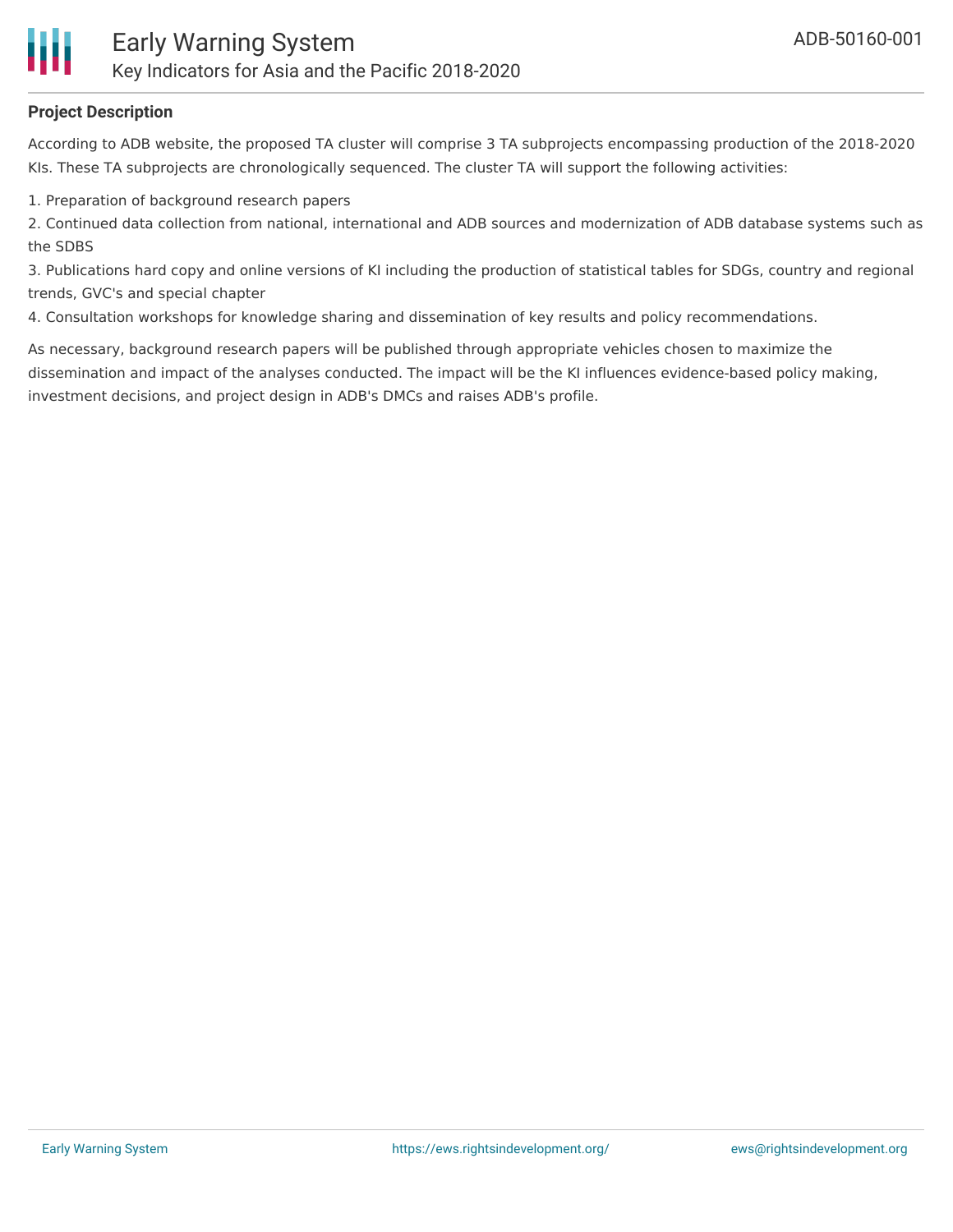

## **Investment Description**

Asian Development Bank (ADB)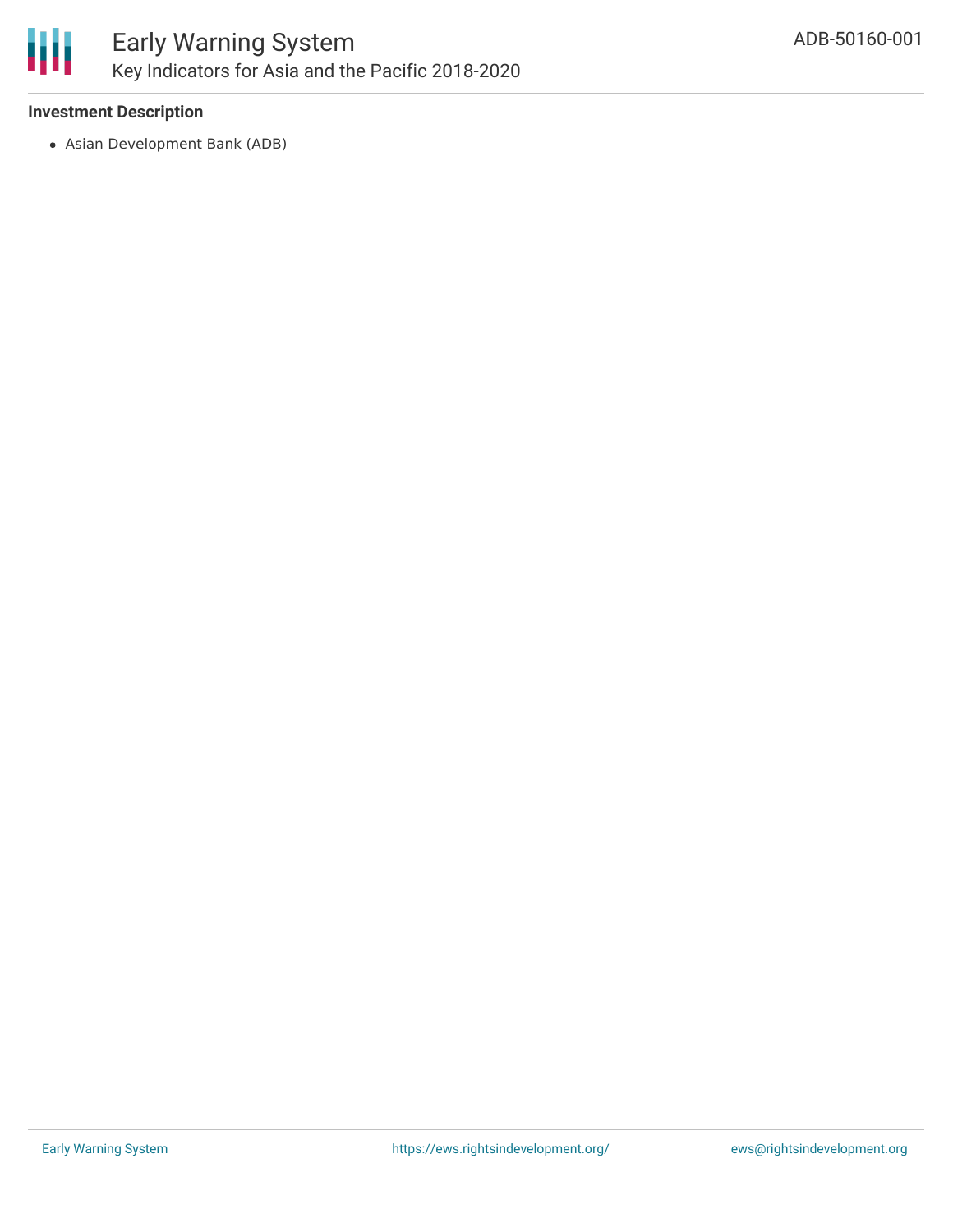### **Contact Information**

Project Officer: Joshi, Kaushal Economic Research and Regional Cooperation Department, ADB No contact information provided at the time of disclosure.

#### ACCOUNTABILITY MECHANISM OF ADB

The Accountability Mechanism is an independent complaint mechanism and fact-finding body for people who believe they are likely to be, or have been, adversely affected by an Asian Development Bank-financed project. If you submit a complaint to the Accountability Mechanism, they may investigate to assess whether the Asian Development Bank is following its own policies and procedures for preventing harm to people or the environment. You can learn more about the Accountability Mechanism and how to file a complaint at: http://www.adb.org/site/accountability-mechanism/main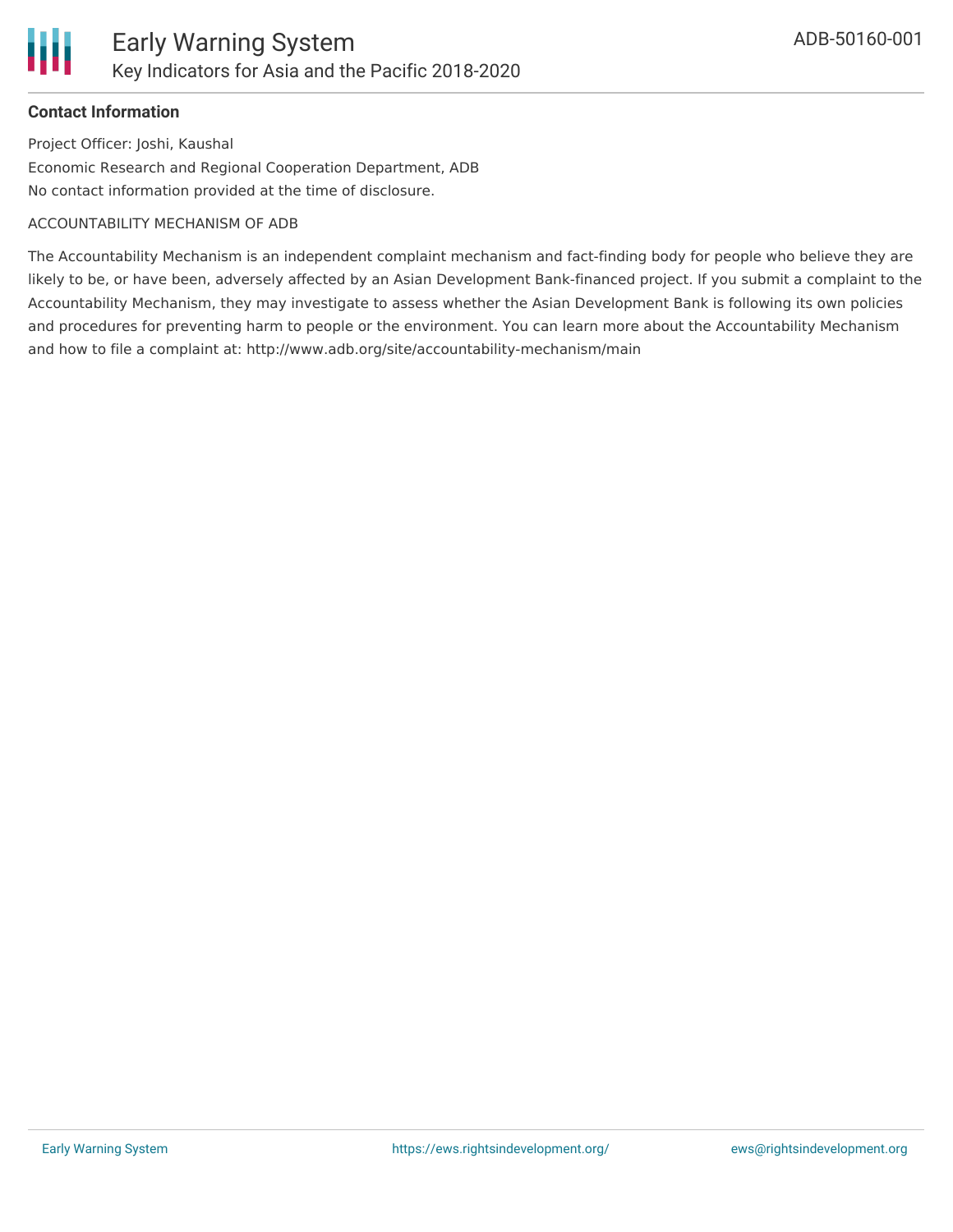

Ш

#### **Bank Documents**

- Key Indicators for Asia and the Pacific [2018-2020-Key](https://ewsdata.rightsindevelopment.org/files/documents/01/ADB-50160-001.pdf) Indicators for Asia and the Pacific 2018: Subp [\[Original](https://www.adb.org/projects/documents/key-indicators-asia-and-the-pacific-2018-2020-sp1-tasp) Source]
- Key Indicators for Asia and the Pacific [2018-2020:](https://ewsdata.rightsindevelopment.org/files/documents/01/ADB-50160-001_GCvmrSJ.pdf) Technical Assistance Report [\[Original](https://www.adb.org/projects/documents/key-indicators-asia-and-the-pacific-2018-2020-tar) Source]
- Project [Disclosure](https://www.adb.org/printpdf/projects/50160-001/main) PDF
- TA [Subproject](https://www.adb.org/sites/default/files/project-documents/50160/50160-006-tasp-en.pdf) Proposal (October 2017)